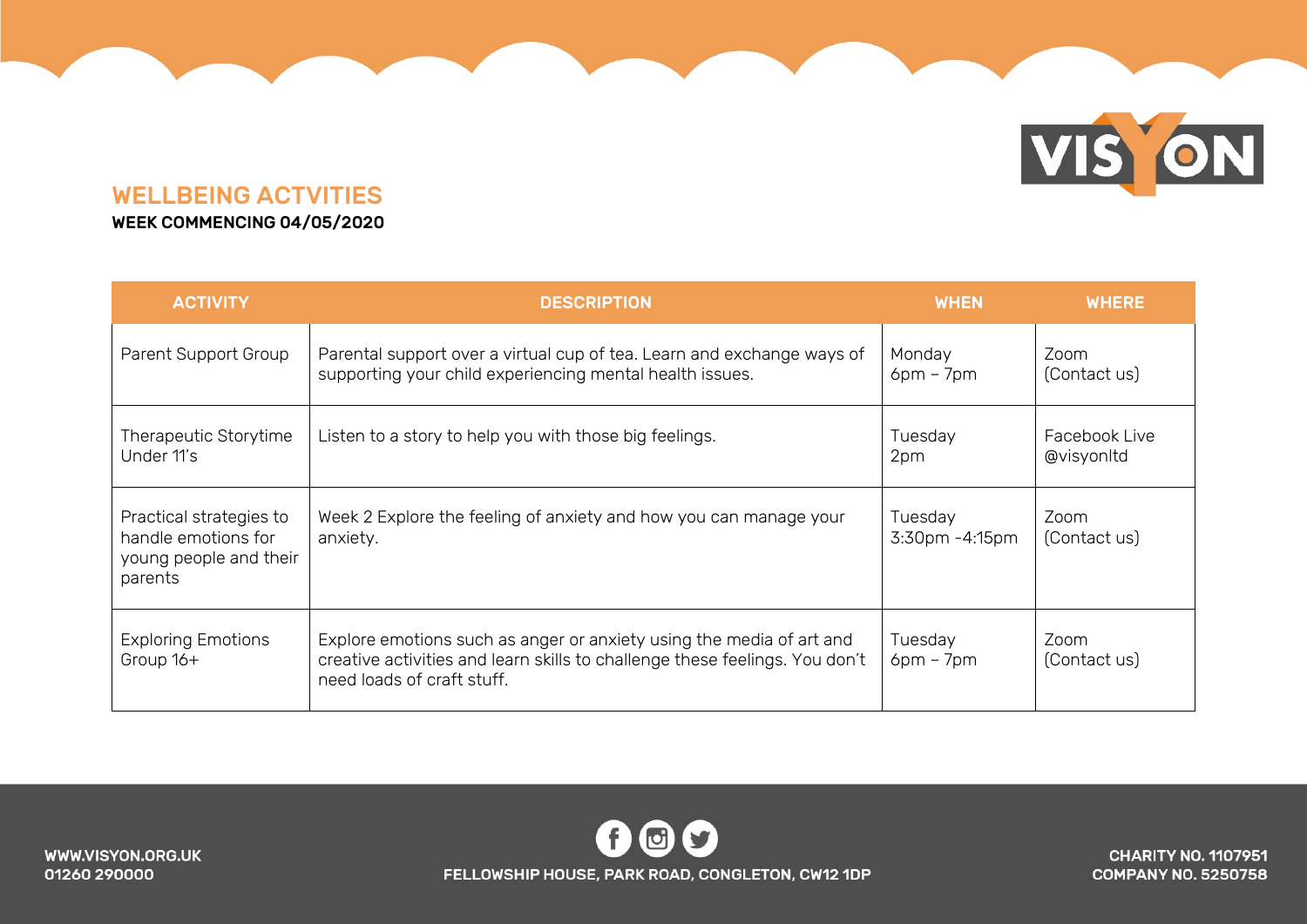# VIS ON

## WELLBEING ACTVITIES

#### WEEK COMMENCING 04/05/2020

| <b>ACTIVITY</b>                              | <b>DESCRIPTION</b>                                                                                                                                                                                                                         | <b>WHEN</b>                  | <b>WHERE</b>                 |
|----------------------------------------------|--------------------------------------------------------------------------------------------------------------------------------------------------------------------------------------------------------------------------------------------|------------------------------|------------------------------|
| <b>Practical Strategies:</b><br>Selfcare Kit | Learn how to make your own Self-care kit and discover the 5 ways to<br>wellbeing. Week 4: '5 ways to wellbeing'                                                                                                                            | Wednesday 2pm                | Instagram Live<br>@visyonItd |
| Visyon Voices                                | Sing your heart out - fantastic therapy.                                                                                                                                                                                                   | Wednesday<br>5:30pm - 6:30pm | Zoom<br>(Contact us)         |
| <b>Mindful Movements</b>                     | Mindful movements using some yoga elements.                                                                                                                                                                                                | Thursday<br>$11:30am - 12pm$ | Instagram Live<br>@visyonItd |
| Our Visyon<br>$14+$                          | Learn about mental health, how to share your knowledge and skills with<br>others, effective campaign strategies and how to have a voice and<br>influence what mental health and other support looks like for children<br>and young people. | Thursday<br>$3pm - 4pm$      | Zoom<br>(Contact us)         |